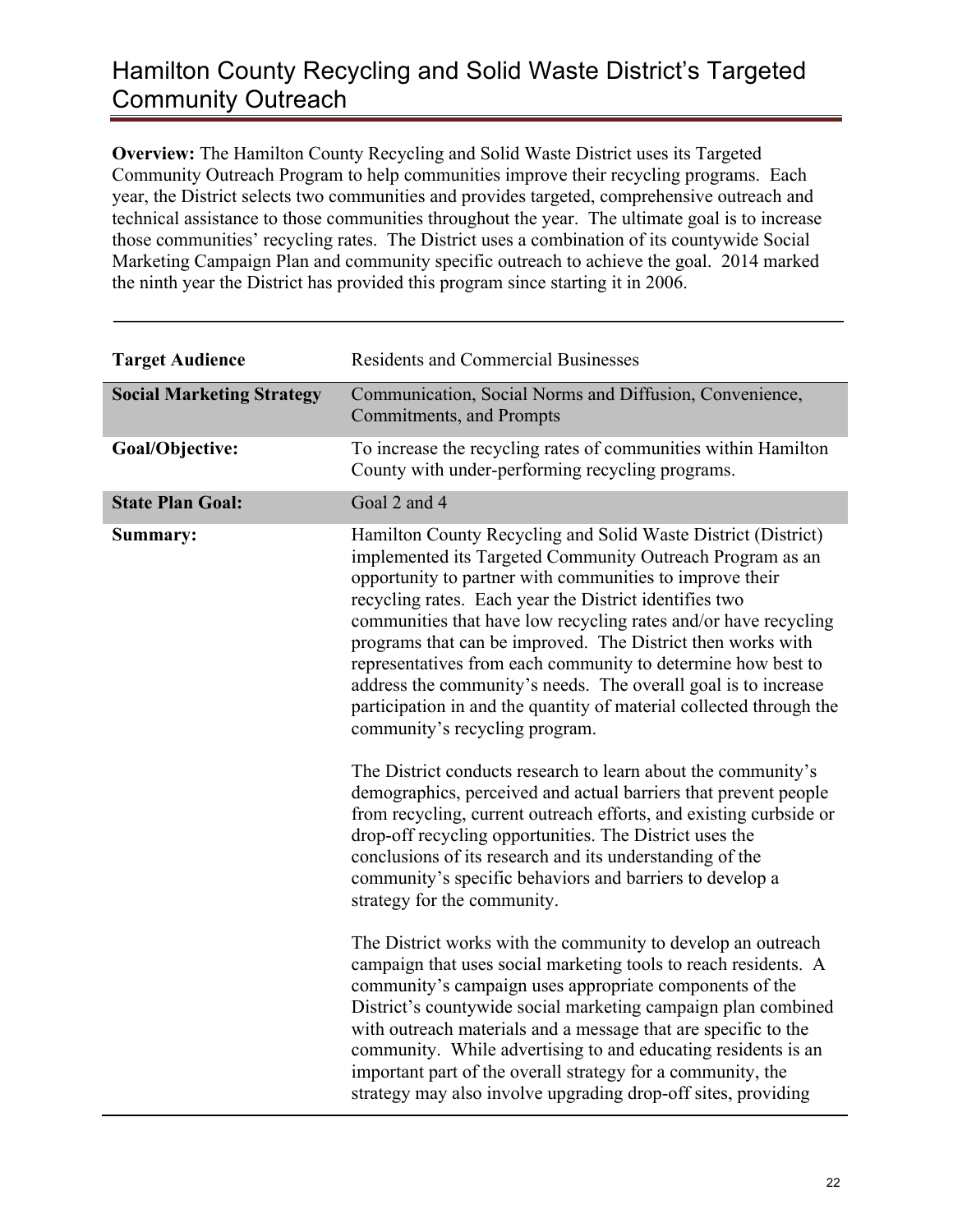|                                                | better signs for drop-offs, conducting outreach to businesses and<br>schools, implementing event recycling, involving community<br>leaders, and anything else that is needed to improve that<br>community's recycling program.<br>As a community implements its outreach program and other<br>strategies, the District continuously monitors the resulting effects<br>on the community's recycling rate. At the end of the year, the<br>District creates a case study for each community. The case study<br>describes the District's research, the strategies for addressing<br>identified barriers and other needs, a timeline for implementing<br>the strategies, and the results of each strategy (see attached<br>Target Community Wrap Up 2013: Village of Lincoln Heights). |
|------------------------------------------------|-----------------------------------------------------------------------------------------------------------------------------------------------------------------------------------------------------------------------------------------------------------------------------------------------------------------------------------------------------------------------------------------------------------------------------------------------------------------------------------------------------------------------------------------------------------------------------------------------------------------------------------------------------------------------------------------------------------------------------------------------------------------------------------|
| <b>Barriers to Desired</b><br><b>Behavior:</b> | Lack of commitment towards recycling<br>$\bullet$<br>Recycling is a lot of work and not convenient<br>Recycling costs money<br>Recycling takes a lot of time<br>$\bullet$<br>Not knowing what can or cannot be recycled<br>$\bullet$<br>Inadequate space to store recyclables<br>$\bullet$                                                                                                                                                                                                                                                                                                                                                                                                                                                                                        |
| <b>Barriers with</b><br><b>Implementation:</b> | The barriers will be different from community to community.<br>However, some common barriers the District encountered in<br>multiple communities are:<br>People not being receptive towards the materials<br>٠<br>Some residents may not understand the community's<br>recycling infrastructure, contracts, and how to use the<br>recycling program.                                                                                                                                                                                                                                                                                                                                                                                                                              |
| <b>Considerations:</b>                         | The District's research showed that people wanted to see<br>$\bullet$<br>relatable citizens on outreach materials rather than<br>celebrities.<br>It may be necessary to obtain approval from the<br>community's political leaders before moving forward in<br>a targeted community.<br>The Hamilton County Recycling and Solid Waste<br>$\bullet$<br>District's brand is on all program materials. This helps<br>maintain consistency between the programs in the<br>targeted communities and the countywide social<br>marketing campaign.<br>The District implements the majority of outreach efforts<br>(design, mailing, funding, etc.), while the community<br>implements infrastructure-based programs.<br>In order to measure the results of the program on                 |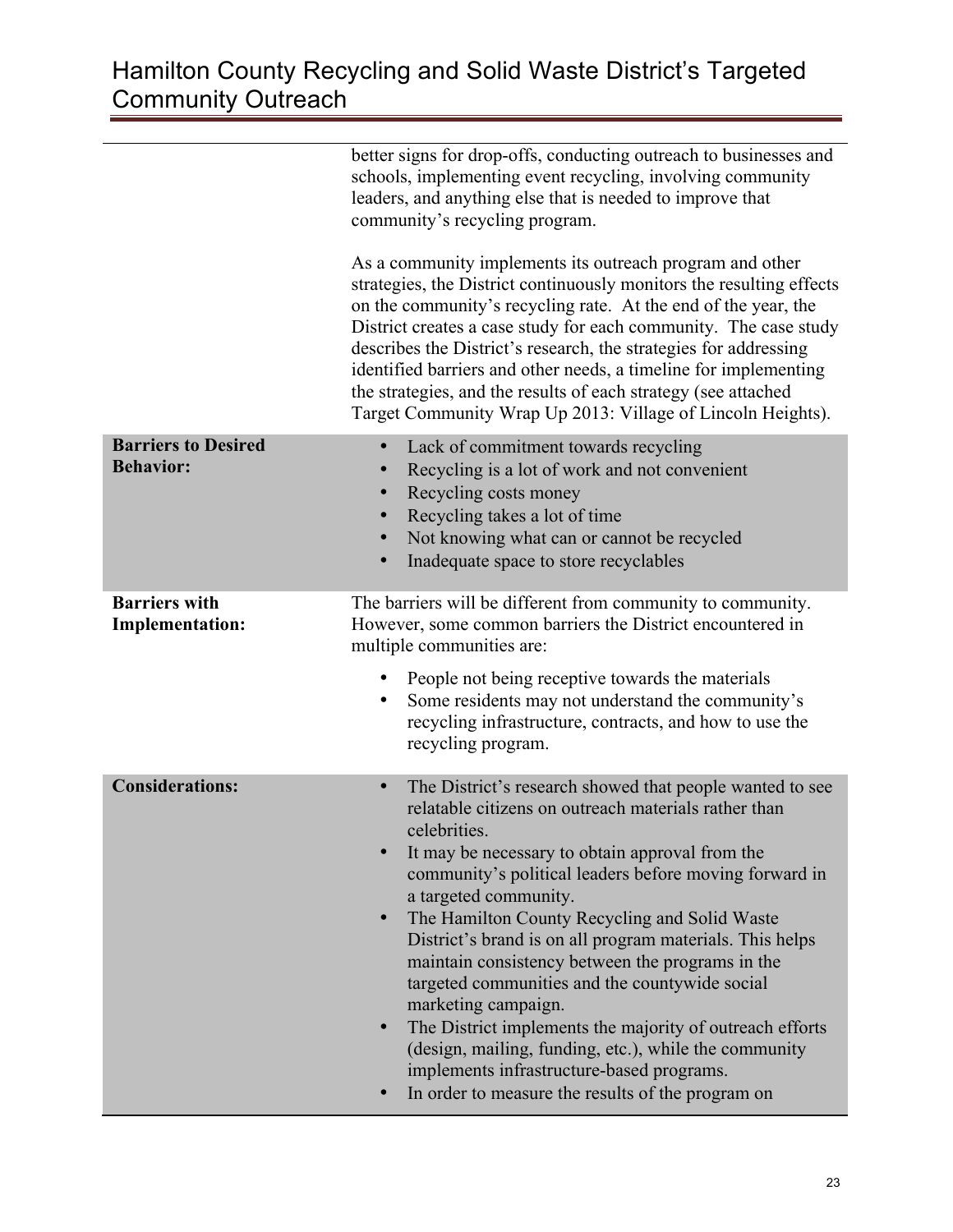|                                              | recycling in a community, it is necessary to calculate<br>recycling rates for each community.<br>The District measures the recycling rates of each<br>$\bullet$<br>community every 6 months after they conclude their<br>assistance.                                                                                                                                                                                                                                                                                                                                                                                                                                                                                                                      |
|----------------------------------------------|-----------------------------------------------------------------------------------------------------------------------------------------------------------------------------------------------------------------------------------------------------------------------------------------------------------------------------------------------------------------------------------------------------------------------------------------------------------------------------------------------------------------------------------------------------------------------------------------------------------------------------------------------------------------------------------------------------------------------------------------------------------|
| <b>Measurement Methods:</b>                  | The targeted community program measures success based on the<br>recycling rate and tonnage collected from year to year. The<br>District measures the recycling rates of each community every 6<br>months after they conclude their assistance. However, the<br>targeted communities have additional measurements of success<br>based on the programs being implemented. Examples of<br>measurements for Lincoln Heights are displayed below:                                                                                                                                                                                                                                                                                                              |
|                                              | Send direct mail to all households in Lincoln Heights:<br>$\bullet$<br>measured by the number of households receiving direct<br>mail and the number of calls answered by the Hamilton<br>County SWMD.<br>Improve recycling drop-off signs and visibility:<br>measured by the number of signs installed and the<br>tonnage collected per year at a given drop-off location.<br>Keep recycling in the forefronts of residents' minds<br>by including recycling articles in all available print<br>and web media: measured by the community outlets<br>contacted and articles/materials submitted to print<br>sources.<br><b>Promote backyard composting to residents: measured</b><br>٠<br>by the number of residents who attended a composting<br>seminar. |
| <b>Overall Results and</b><br><b>Metrics</b> | The District has achieved success through the targeted<br>community outreach program throughout the years. A<br>spreadsheet detailing the changes in recycling rates for the<br>targeted communities since 2006 is attached. The cells<br>highlighted in yellow are the targeted communities for that year.<br>After the targeted outreach program is implemented in a<br>community, the District monitors and evaluates the community's<br>recycling rate from year to year. Below is a table from the<br>Target Community Wrap Up 2013: Village of Lincoln Heights<br>that lists the results from the campaign implemented in that<br>community:                                                                                                        |